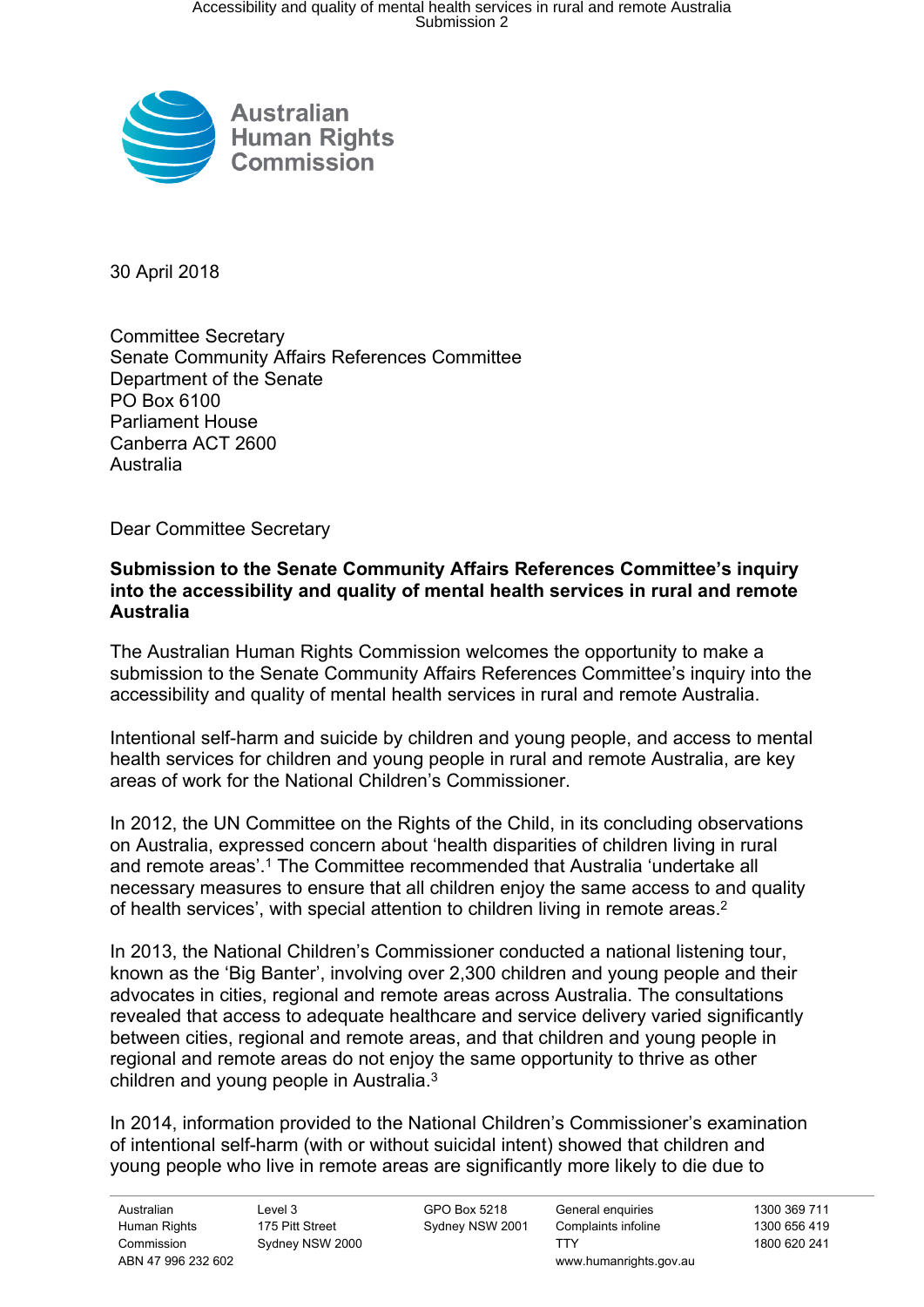intentional self-harm than by other external causes, compared to children and young people who live in metropolitan areas.<sup>4</sup> Ratios for death due to intentional self-harm among young men are particularly high, with some estimates finding that it occurs at almost twice the rate in rural and remote areas than in metropolitan areas.<sup>5</sup> Data from the Australian Institute of Health and Welfare indicated that there were 18,277 hospitalisations for intentional self-harm in children aged 3–17 years between 2007– 2008 and 2012–2013, with regional and remote areas accounting for 38% of these hospitalisations.<sup>6</sup> Indigenous children are especially vulnerable, representing 28.1% of all recorded deaths in children under the age of 18 years due to intentional selfharm.<sup>7</sup>

According to Kids Helpline,<sup>8</sup> during 2012 to 2013 there was a significant increase in the proportion of contacts from children and young people in rural centres and areas who directly stated that self-injury and self-harm was their main concern, from 27.12% in 2012 to 32.72% in 2013.<sup>9</sup> Although the number of contacts was small, there was also a significant increase in the proportion of contacts from remote centres and areas, from 0.28% in 2012 to 1.07% in 2013.<sup>10</sup>

The Kids Helpline stated that during 2012 to 2013, 27.25% of contacts from children and young people who directly stated that suicide was their main concern were from rural centres and areas, and a further 1.26% from remote centres and areas.<sup>11</sup> Although the number of contacts was small, a significant increase was seen in the proportion of contacts originating in remote centres and areas, from 0.58% in 2012 to 1.92% in 2013.<sup>12</sup>

Children and young people in rural and remote areas of Australia experience unique challenges. According to Suicide Prevention Australia, underemployment, lack of infrastructure, lack of health and education services, restricted social and career opportunities, drought and cultural stoicism may contribute to the distress of young people in rural Australia.<sup>13</sup>

Submissions to the National Children's Commissioner's examination highlighted the lack of access to information and available support services in rural and remote communities. The Menzies School of Health Research highlighted, in particular, the lack of social and emotional wellbeing services available to children and young people in remote Northern Territory communities, with few or no follow-up services available to them.<sup>14</sup> Submissions also suggested that the services that do exist do not necessarily reflect the needs or wants of rural and remote communities.<sup>15</sup> Jesuit Social Services noted in its submission:

In communities where we work, people have said that they want targeted, culturally safe, suicide prevention activities and that a one-size fits all model will not work for remote communities ... Community based wellbeing programs that have been shown to work are those that focus on the social, emotional, cultural and spiritual underpinnings of community wellbeing. 16

The Northern Territory Council of Social Service reinforced the need for services to be built with the community in mind. It argued that:

while this may take more time than top down implementation, without this approach it is likely that services will be ineffective and waste further valuable resources and time.<sup>17</sup>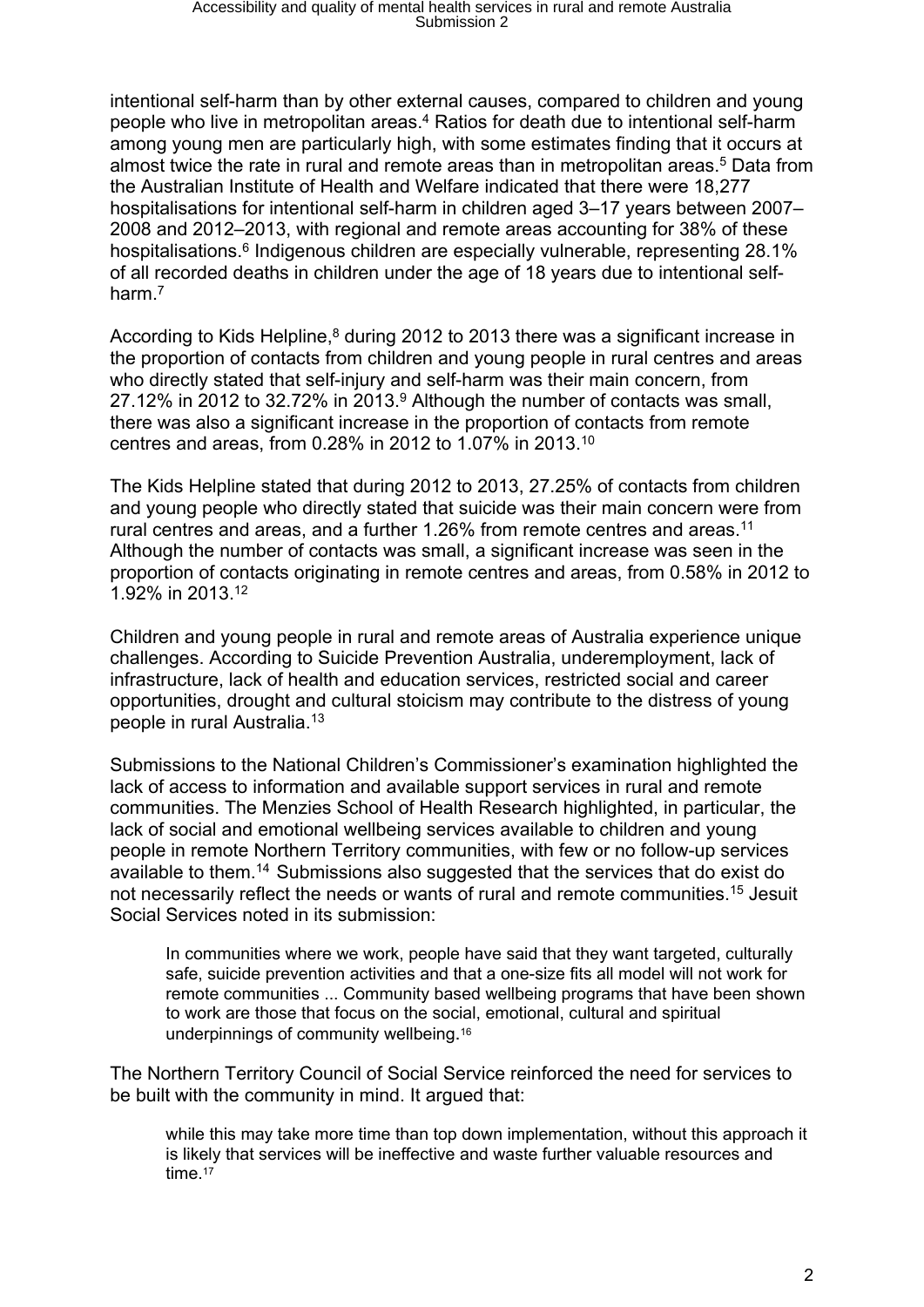A paucity of research projects that specifically target youth mental health, self-harm and suicide in rural and remote areas has resulted in research undertaken in metropolitan areas being used to inform responses in rural and remote settings.<sup>18</sup> As Dr Sarah Lutkin noted, '[f]unding, policy and programs are often based on data from more populated areas, while models of service are applied to smaller communities with limited flexibility'.<sup>19</sup>

When investing in services, it is necessary to be mindful of the limited infrastructure available in some very remote locations. This, as Menzies School of Health Research acknowledged, may require investment in 'community resources and programs linked to health and education with an effort to optimise the effectiveness of visiting, mobile services'.<sup>20</sup>

Other submissions made to the National Children's Commissioner cited online services as being integral to the health and wellbeing of children and young people in regional and remote communities. Online services can connect young people with professional help or provide them with information, skills, support, intervention or referrals that can assist them to access help offline.<sup>21</sup> The service, headspace,<sup>22</sup> for instance, stated that its eheadspace program extends the reach of services to those young people who are unable or unwilling to access office-based services, including particularly vulnerable groups such as those in regional and remote communities.<sup>23</sup>

The Young and Well Cooperative Research Centre, in its submission, referred to its development of the Online Wellbeing Centre, which has created a virtual space for young people to access a personalised, ongoing recommendation service for techbased tools and apps. This project aims to explore the barriers to treatment being experienced by young people living outside of major cities in Australia, and presents a method of engagement that builds local community capacity by exploring how technologies can be used to enhance the service offering.<sup>24</sup>

A copy of the 2014 Children's Rights Report can be located at [https://www.humanrights.gov.au/our-work/childrens-rights/publications/childrens](https://www.humanrights.gov.au/our-work/childrens-rights/publications/childrens-rights-report-2014)[rights-report-2014](https://www.humanrights.gov.au/our-work/childrens-rights/publications/childrens-rights-report-2014). Chapter 3 focuses on intentional self-harm, with or without suicidal intent, in children and young people under 18 years of age. It makes four recommendations relevant to your inquiry. The National Children's Commissioner intends to update the suicide and self-harm data later this year.

Yours sincerely

Emeritus Professor Rosalind Croucher AM Megan Mitchell **President National Children's Commissioner**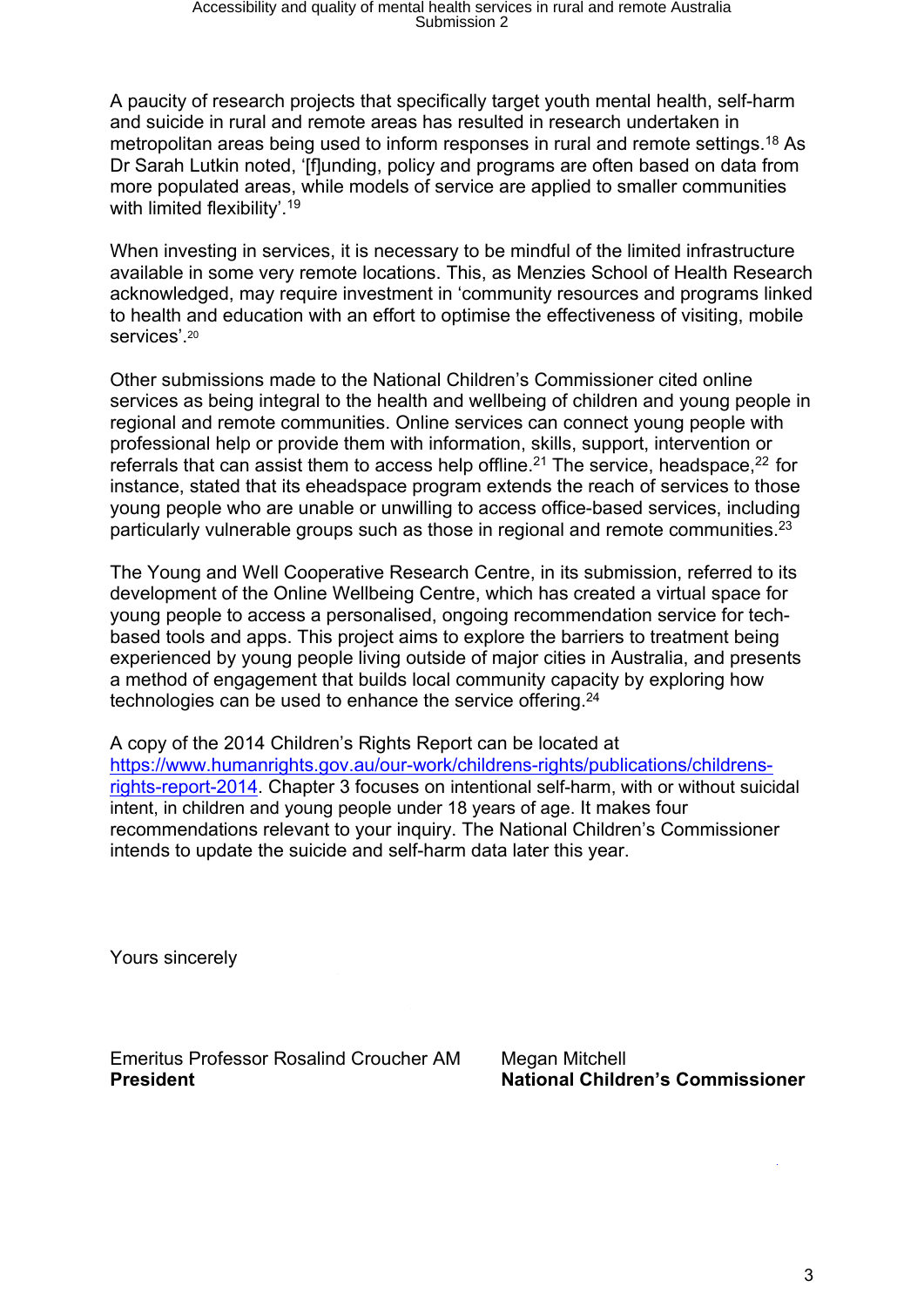## Accessibility and quality of mental health services in rural and remote Australia Submission 2

[suicide%20in%20rural%20australia\\_0.pdf](http://ruralhealth.org.au/sites/default/files/fact-sheets/fact-sheet-14-suicide%20in%20rural%20australia_0.pdf) (viewed 13 April 2018); Australian Institute of Health and Welfare, *A Snapshot of Men's Health in Regional and Remote Australia*, Rural Health Series No 11 (2010). At <http://www.aihw.gov.au/publication-detail/?id=6442468343> (viewed 13 April 2018).

<sup>6</sup> Australian Human Rights Commission, Children's Rights Report (2014), 133. At https://www.humanrights.gov.au/our-work/childrens-rights/publications/childrens-rights-report-2014 (viewed 9 March 2018).

 $\alpha$ <sup>7</sup> Australian Human Rights Commission, Children's Rights Report (2014), 151. At https://www.humanrights.gov.au/our-work/childrens-rights/publications/childrens-rights-report-2014 (viewed 14 March 2018).

<sup>8</sup> Kids Helpline offers counselling support for children and young people aged 5 to 25 years who contact the service via telephone, email and a real-time web platform. Kids Helpline gathers information on a range of issues directly stated by children and young people who contact the service, including on self-injury, self-harm and suicide: BoysTown (Kids Helpline), Submission No 116 to the National Children's Commissioner, *Inquiry into Intentional Self-harm and Suicidal Behaviour in Children*, 2 June 2014, 3. At [http://www.humanrights.gov.au/submissions-intentional-self-harm-and](http://www.humanrights.gov.au/submissions-intentional-self-harm-and-suicidal-behaviour-children)[suicidal-behaviour-children](http://www.humanrights.gov.au/submissions-intentional-self-harm-and-suicidal-behaviour-children) (viewed 14 March 2018).

<sup>9</sup> Australian Human Rights Commission, Children's Rights Report (2014), 147. At https://www.humanrights.gov.au/our-work/childrens-rights/publications/childrens-rights-report-2014 (viewed 14 March 2018); BoysTown (Kids Helpline), Submission No 116 to the National Children's Commissioner, *Inquiry into Intentional Self-harm and Suicidal Behaviour in Children*, 2 June 2014, 14. At <http://www.humanrights.gov.au/submissions-intentional-self-harm-and-suicidal-behaviour-children> (viewed 14 March 2018).

<sup>10</sup> Australian Human Rights Commission, Children's Rights Report (2014), 147. At https://www.humanrights.gov.au/our-work/childrens-rights/publications/childrens-rights-report-2014 (viewed 14 March 2018); BoysTown (Kids Helpline), Submission No 116 to the National Children's Commissioner, *Inquiry into Intentional Self-harm and Suicidal Behaviour in Children*, 2 June 2014, 14. At <http://www.humanrights.gov.au/submissions-intentional-self-harm-and-suicidal-behaviour-children> (viewed 14 March 2018).

<sup>11</sup> Australian Human Rights Commission, Children's Rights Report (2014), 141. At https://www.humanrights.gov.au/our-work/childrens-rights/publications/childrens-rights-report-2014 (viewed 14 March 2018); BoysTown (Kids Helpline), Submission No 116 to the National Children's Commissioner, *Inquiry into Intentional Self-harm and Suicidal Behaviour in Children*, 2 June 2014, 12. At <http://www.humanrights.gov.au/submissions-intentional-self-harm-and-suicidal-behaviour-children> (viewed 14 March 2018).

<sup>12</sup> Australian Human Rights Commission, Children's Rights Report (2014), 141. At https://www.humanrights.gov.au/our-work/childrens-rights/publications/childrens-rights-report-2014 (viewed 14 March 2018); BoysTown (Kids Helpline), Submission No 116 to the National Children's Commissioner, *Inquiry into Intentional Self-harm and Suicidal Behaviour in Children*, 2 June 2014, 12. At <http://www.humanrights.gov.au/submissions-intentional-self-harm-and-suicidal-behaviour-children> (viewed 14 March 2018).

<sup>13</sup> Suicide Prevention Australia, *Position statement: Youth suicide prevention* (2010). At [https://www.suicidepreventionaust.org/sites/default/files/resources/2016/SPA-Youth-Suicide-](https://www.suicidepreventionaust.org/sites/default/files/resources/2016/SPA-Youth-Suicide-Prevention-Position-Statement%5B1%5D.pdf)[Prevention-Position-Statement%5B1%5D.pdf](https://www.suicidepreventionaust.org/sites/default/files/resources/2016/SPA-Youth-Suicide-Prevention-Position-Statement%5B1%5D.pdf) (viewed 9 March 2018).

<sup>14</sup> Menzies School of Health Research, Submission 102, p 4. At [www.humanrights.gov.au/publications/childrens-rights-report-2014](http://www.humanrights.gov.au/publications/childrens-rights-report-2014).

<sup>1</sup> Committee on the Rights of the Child, *Concluding Observations of the Committee on the Rights of the Child: Australia,* 60th sess, UN Doc CRC/C/AUS/CO/4 (28 August 2012) [59].

<sup>2</sup> Committee on the Rights of the Child, *Concluding Observations of the Committee on the Rights of the Child: Australia,* 60th sess, UN Doc CRC/C/AUS/CO/4 (28 August 2012) [60].

<sup>3</sup> Australian Human Rights Commission, *Children's Rights Report* (2013), 94. At <https://www.humanrights.gov.au/our-work/childrens-rights/publications/childrens-rights-report-2013> (viewed 9 March 2018).

<sup>4</sup> Australian Human Rights Commission, *Children's Rights Report* (2014), 108. At <https://www.humanrights.gov.au/our-work/childrens-rights/publications/childrens-rights-report-2014> (viewed 9 March 2018).

<sup>5</sup> National Rural Health Alliance Inc, *Suicide in Rural Australia*, Fact Sheet 14 (2009). At [http://ruralhealth.org.au/sites/default/files/fact-sheets/fact-sheet-14-](http://ruralhealth.org.au/sites/default/files/fact-sheets/fact-sheet-14-suicide%20in%20rural%20australia_0.pdf)